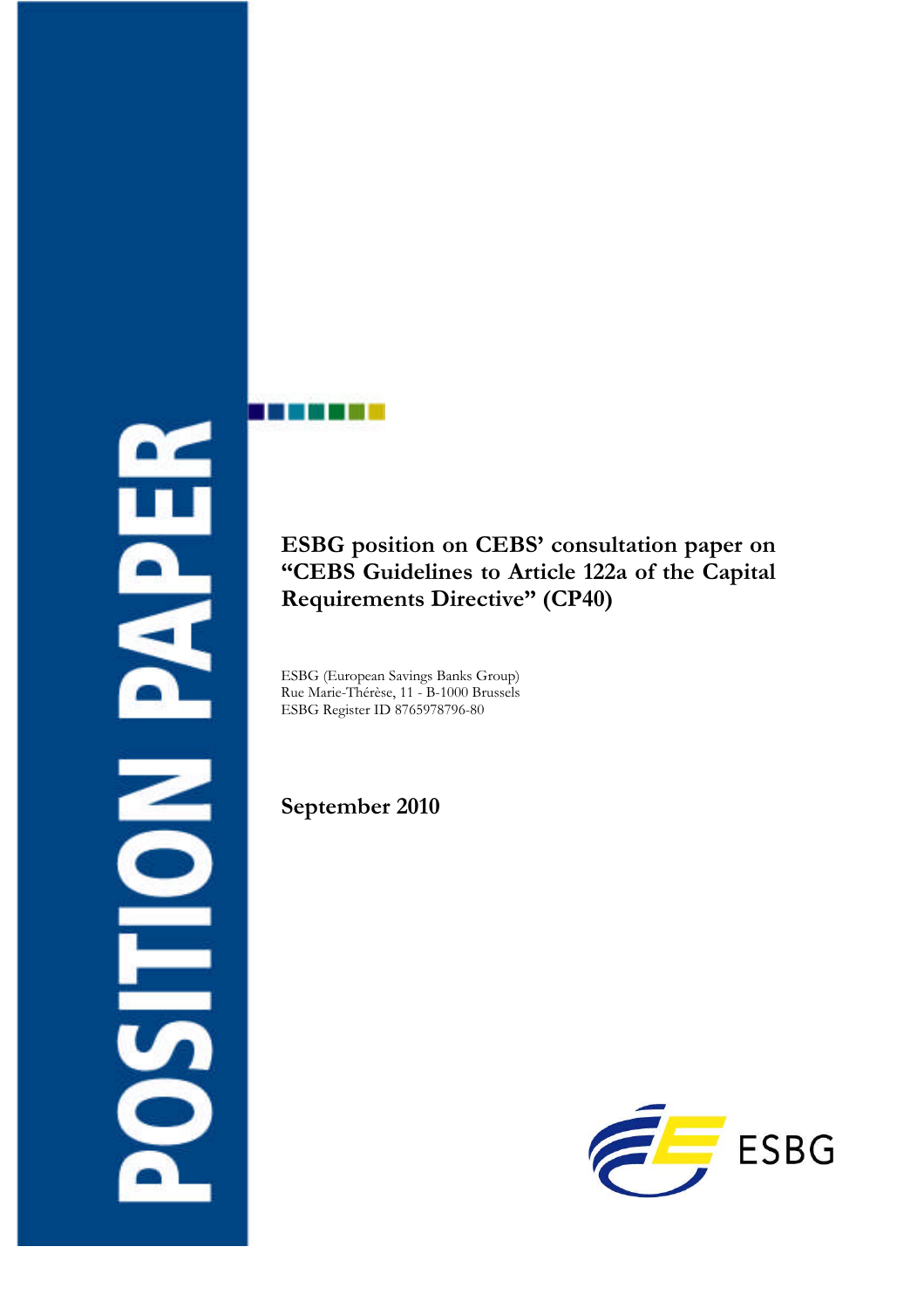

 $\rm{Doc}$  1051-v2/2010  $\rm{IAY}$ 

The European Savings Banks Group (ESBG) appreciates the opportunity to contribute to CEBS' consultation on "CEBS Guidelines to Article 122a of the Capital Requirements Directive" (CP40).

#### **General Remarks**

ESBG welcomes CEBS' intention to develop guidelines for the interpretation of the new Article 122a of the Capital Requirements Directive (CRD II), to be applied to all securitisation transactions and all asset classes. In our view, there is also adequate scope for national supervisors to take into account national securitisation practices and structures.

Yet, we consider that there may be difficulties in applying the draft CEBS guidelines to asset-backed commercial paper (ABCP) programmes, given their many specific features compared to typical securitisations.

In this context we would also like to refer to Recital 25 of the CRD, which states that "purchased receivables should not be subject to the retention requirement if they arise from corporate activity where they are transferred or sold at a discount in order to finance such activity". We have noticed that some supervisory authorities in the EU take the position that Recital 25 only exempts factoring activities from the retention requirement. However, we do not agree with this interpretation as Article 122a does not concern factoring activities, but specifically addresses securitisations. Here we also point out that creating an exemption for a business which originally is not even included within the scope of Article 122a would be illogical. On the other hand, we find that ABCP-conduits falling under Recital 25 should be exempted from the retention requirement. We do not see a conflict of interest between originators and investors in this case.

As a general message we would like to emphasise that the guidelines should not lead to a situation where their qualitative and quantitative requirements prevent or discourage credit institutions from investing in securitised claims on medium sized enterprises. This could have a significant negative effect on the availability of financing for such companies. Similar concerns arise also from the need to balance the costs of disclosure and the administrative burden associated with the reporting requirements.

In addition we also would like to point out that CEBS does not distinguish between securitised portfolios of different granularity. Indeed many of the qualitative requirements (namely in Paragraphs 4 and 7 of Article 122a) presume that the underlying portfolio has to be analysed/disclosed at the level of the individual loan. Since granular portfolios sometimes comprise more than 100,000 individual positions, we question whether it is possible to analyse each position or to disclose information on each individual loan. In any case, however, analysis or disclosure at this level would entail enormous costs disproportionate in comparison with the usefulness of the exercise from a supervisory point of view. Consequently we suggest that for highly granular portfolios, the interpretation of Paragraphs 4, 5, 6 and 7 should give range for a treatment at portfolio level.

A general and conceptual point of criticism is that it is the investor who is penalised for failings of the sponsors to maintain economic interest in the deals or to provide adequate reporting. Here we find that this should be also the responsibility of the sponsor.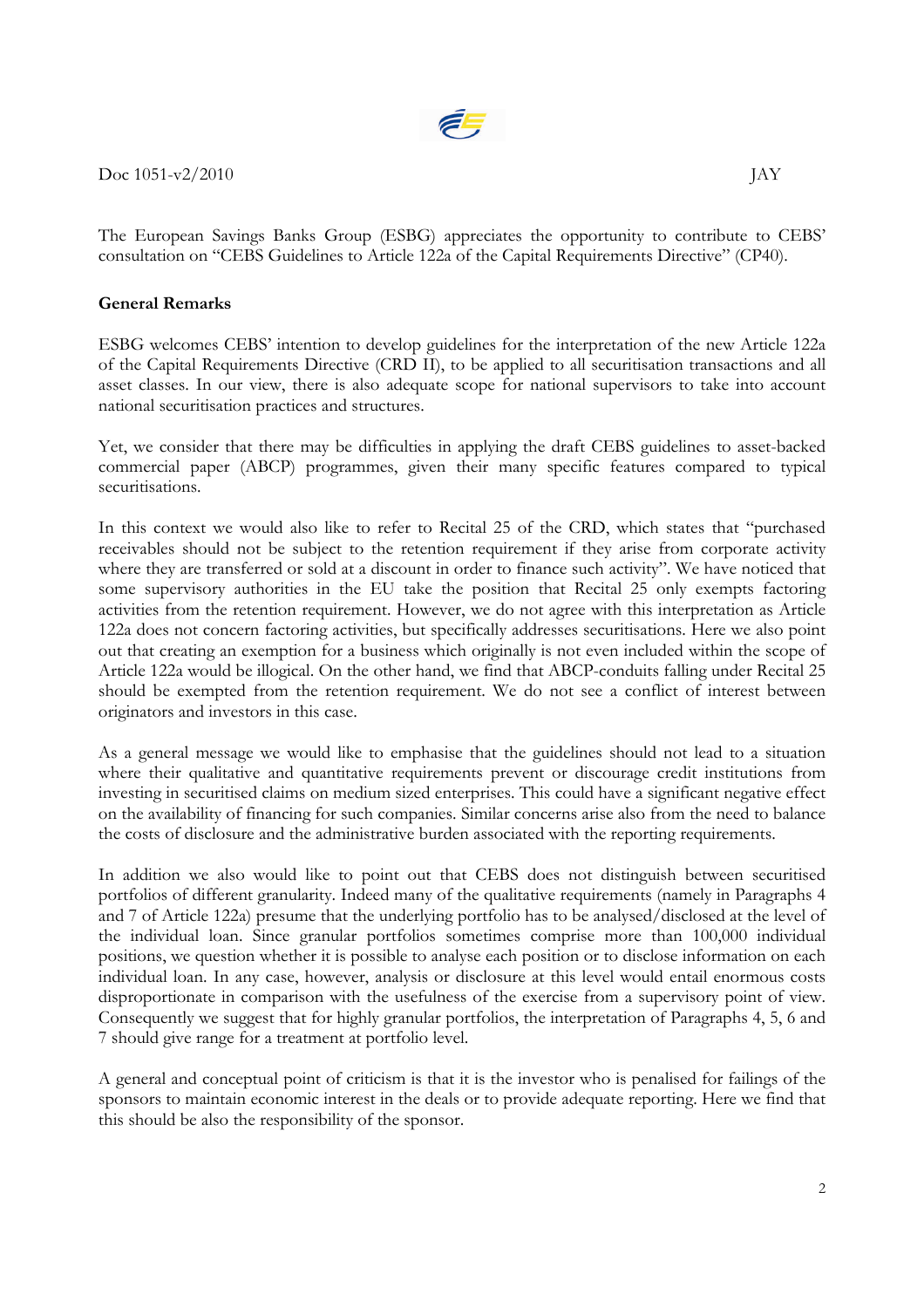

#### **Concrete comments on CEBS' questions**

*Question 1: Do you agree with this differentiation between the requirements of credit institutions when "investing" (leading to the applicability of Paragraphs 1, 4, and both sub-paragraphs of 5) as opposed to the lesser requirements when assuming "exposure" but not "investing" (leading to applicability of Paragraph 1 and sub-paragraph 2 of Paragraph 5)?*

In general we agree with the proposed differentiation between institutions' roles and requirements. However, we would request the clarification that in each securitisation transaction a credit institution can only play *one* role, in the sense that it can be either originator or investor or sponsor – therefore it should be underlined that only one set of requirements needs to be met.

*Question 2: Do you agree with this differentiation in the role of a credit institution as liquidity facility provider (based on the provisions of CRD Annex IX, part 4, paragraph 2.4.1, point 13)?*

CEBS states that a key determinant for the requirements arising for a liquidity provider is whether he is exposed to the credit risk of the securitisation position(s). Here CEBS uses as a critical benchmark whether a liquidity facility ranks 'super senior' according to the requirements set out in CRD Annex IX, part 4, paragraph 2.4.1, point 13. We understand that CEBS considers that such 'super senior' facilities have no exposure to the risk of default of the underlying exposures, but that all other liquidity facilities provided by credit institutions should be subjected to the specific requirements set out for credit institutions assuming exposure to credit risk. However, we do not agree with this approach as the criteria set out in CRD Annex IX, part 4, paragraph 2.4.1, point 13 are too stringent to be used in this context. It also should be taken into consideration whether a liquidity provider is exposed to risks of only one or of multiple securitisation positions.

*Question 3: Do you agree with this differentiation in the role of a credit institution as hedge counterparty, and what issues might arise when credit institutions seek to determine whether their role as hedge counterparty results in the assumption of credit risk or not?*

We agree with the differentiation in the role of a credit institution as hedge counterparty. However, we remain uncertain on the assessment basis in the case where a credit institution would like to retain a provided swap. In this case, we find that it would be inappropriate to assign the notional value of the swap.

We also invite a clarification that underwritten interest and currency swaps do not constitute an 'exposure to credit risk'.

*Question 4: Does this guidance adequately address means of fulfilling the retention requirement in the case of securitisations of exposures from multiple originators, sponsors, or original lenders? And if not, what suggestions do you have for additional clarity?*

In paragraph 14, CEBS recognises that for the definition of a securitisation it is crucial that the credit risk of a portfolio is transferred between parties. This is indisputable; however we do not think that the additional extrapolations are justified. In particular, we believe that the definition of securitisations is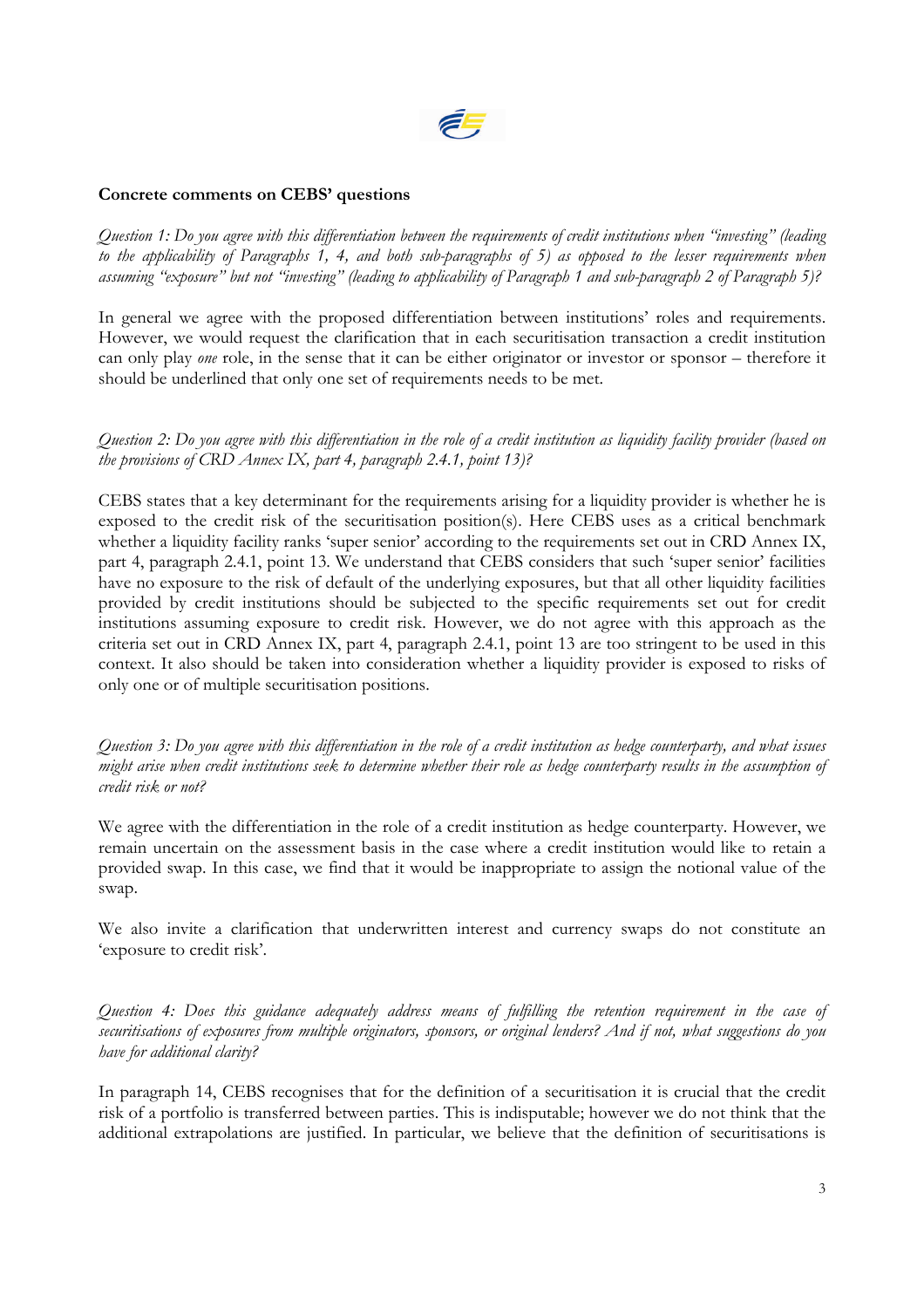

sufficient and that it should not be extended to transactions that do not entail a transfer of risks to third parties. In particular, it would be inappropriate if the requirements of Article 122a were applied to merely group-internal transactions in cases where risk tranching has created a securitisation transaction, without, however the institution (neither at group nor at entity level) profiting from lower risk weights and without foreseeing the involvement of an external investor or the use in refinancing operations.

*Question 5: Do you agree that the form of retention should not be able to be changed during the life of the transaction, except under exceptional circumstances only, or alternatively should some additional flexibility be granted? Please provide evidence of exceptional circumstances which would justify a change in the form of retention.*

Paragraph 22 stipulates that investors, as part of their due diligence, should ex ante take into account any (previous?) breaches of the retention requirement by the originator, sponsor or original lender which can lead to additional risk weights. However, we find that this interpretation goes too far. Rather investors should only have to accept a higher risk weight, if there are significant evident shortcomings to their due diligence – on the other hand, any ex post assessment of 'what should have been detected' would be highly subjective.

As regards Paragraph 23, we argue for a higher degree of flexibility in changing the form of the retention. The main condition for changing the form of retention should be detailed disclosure to investors (in this regard we also recall the Banking Industry Guidelines on Pillar III Disclosures for Securitisation which are regularly updated with the new CRD requirements); otherwise, investors should be offered the possibility to terminate their participation in the securitisation before the form of retention is changed.

We also point out that greater flexibility in the form of retention is especially warranted when conduits are adapted or restructured due to changes in the framework conditions arising for instance from changes to the legal or the accounting environment. Also, we believe that changes in the form of retention should be admissible, if enough means have been accumulated in funded reserve accounts. In addition, it should be possible to adapt the form of retention when there is a fusion of conduits and to react if a sponsor's business strategies or market practices have changed.

*Question 6: Should the definition of "net economic interest" in terms of "nominal" exposure be interpreted to mean that both excess spread tranches (i.e. where only residual interest cashflows are sold) and interest-only tranches (i.e. where all interest cashflows are sold) be excluded from the various means of fulfilling the retention requirement (as both have notional rather than nominal values), or should either be a valid means of fulfilling the retention requirement? If the retention requirement were allowed to be fulfilled by retention of a tranche with no principal component (for instance, an excess spread tranche or an interest-only tranche), how would the retention percentage be computed – with reference to the notional value, market value, or otherwise?*

We agree that the measurement of the retention requirement in terms of the nominal value of the securitised exposure is adequate in the case of securitisation tranches, claims and credit lines. However, in our view, the proposed nominal value based measurement is less suitable in the case of derivatives and swaps. Similar problems arise for securitisations where the underlying portfolio consists of derivatives. For such cases we would welcome a better suited measurement base.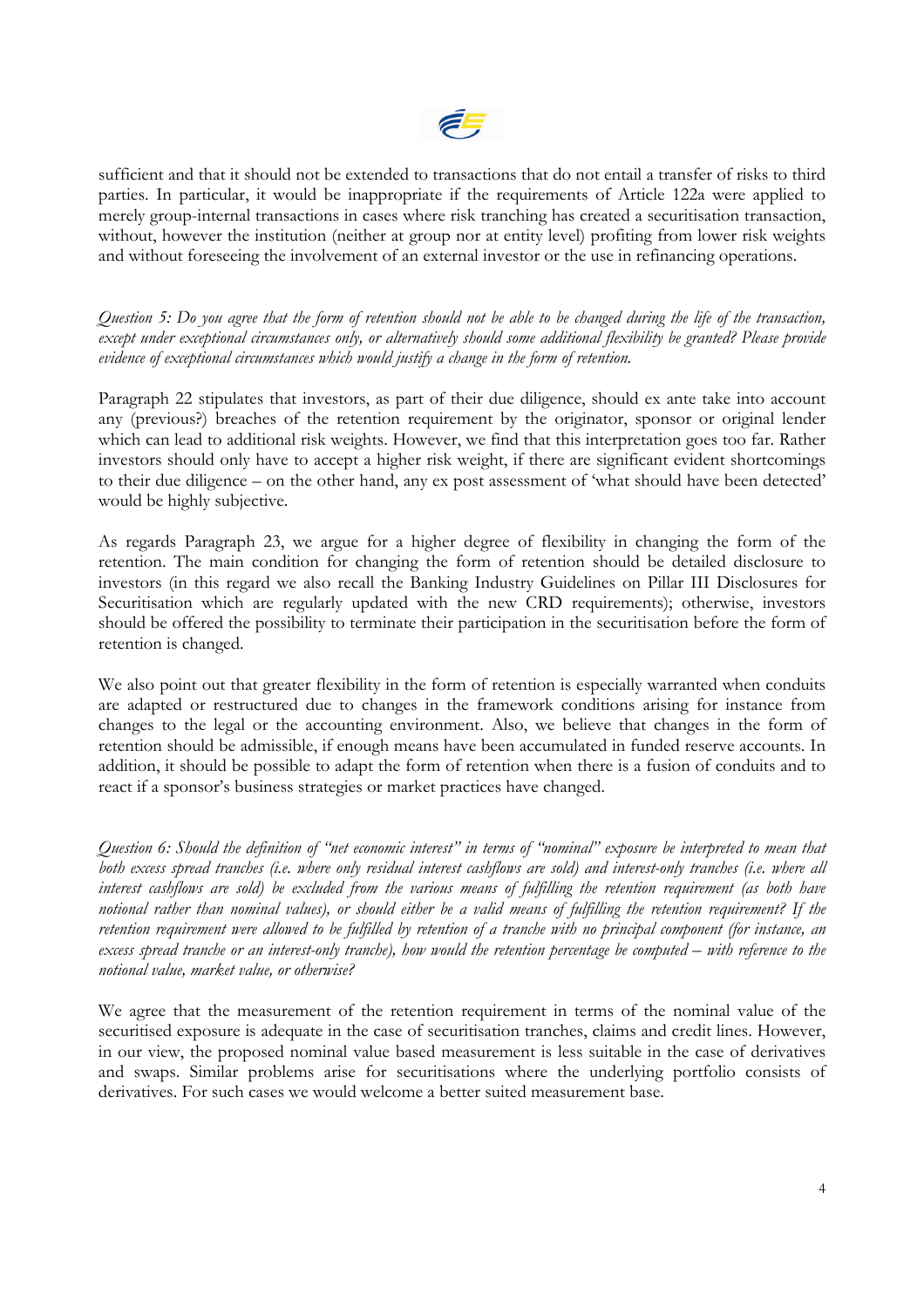

*Question 7: Where Paragraph 1 indicates that a credit institution must ensure that retention has been "explicitly disclosed", is the guidance above sufficient? In particular, will the market evolve such that credit institutions would expect such disclosure by market participants to be of a binding nature, and therefore provide some means of enforcement or redress to them, or should such a requirement be part of the CEBS guidance? Feedback is welcome on the most effective means to assure that the commitment of the originator, sponsor or original lender is enforceable by credit institutions that invest. This is an area which CEBS is likely to pay particular attention to in as part of keeping these guidelines up to date and in annual reviews of compliance.*

We agree that the explanations in paragraph 27 are sufficient. It is important that investors can put trust in the disclosed information on retention, unless they know for a fact that the information is incorrect.

Also, we consider that many institutions will regularly publish the amounts retained in their investor reports, which are accessible to investors and other market participants. We also foresee that a market standard will evolve for the publishing of the retention amounts.

#### *Question 8: Does this guidance address properly the subject of hedging of retained exposures? What specific types of hedge should be permitted? CEBS would welcome evidence and examples from respondents.*

As regards the question of admissible hedging (treated in Paragraph 31) we advocate that CEBS should merely provide a conclusive list of those types of hedges which shall not be permitted. Here, CEBS should also take due account of the importance of hedging in context of the bank's overall strategy. On the other hand, if CEBS maintains the list of 'permissible' hedges, then it certainly should include those hedges directed at wider market risks inherent in the retention, as for example currency risks and interest rate risks.

As a general statement, we also need to point out that the prohibition of direct hedges of the credit risks associated with securitisation positions will be difficult to adhere to in practice. For instance, for risk management purposes and in order to avoid conflicts of interest, many institutions have firewalls between banking and trading book activities. In such cases is can be nearly impossible to identify which bank-wide hedges will in fact have repercussions on the effectiveness of the retention requirement for the risk inherent in a given securitised portfolio

*Question 12: Does this interpretation of the phrase "net economic interest shall be determined by the notional value for offbalance sheet items" raise any potential issues with respect to application of the retention requirement?*

We are doubtful whether contingent liabilities should be included in the retention. Also, we would welcome, if for clarification purposes, CEBS could give an example for the calculation of "net economic interests" for off-balance sheet items.

*Question 14: Is further clarification needed on the ability to differentiate between the trading book and the non-trading book?*

In principle we take the view that banks should apply the same rules and formal procedures for securitisation positions in the trading and in the banking book. Differences in the intensity of risk management should only be justified if they are well founded on differences in the respective risk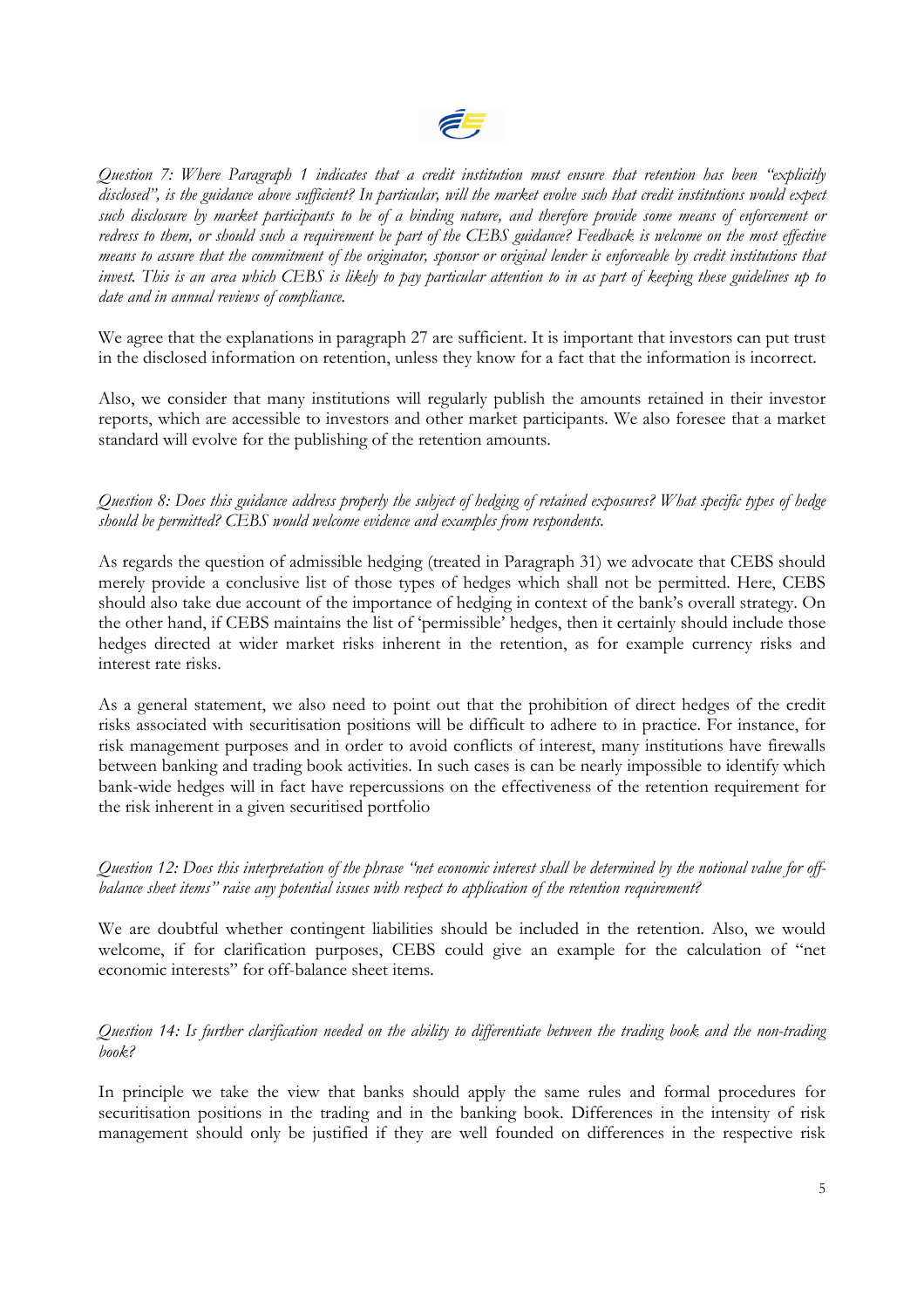

profiles. This being said, the minimum provisions for analysis and recording laid out in clauses (a) through (g) of Article 122 a, Paragraph 4 need to be fulfilled.

However, there is need for greater clarification concerning the rather vague directions on the required depth of analysis for investments in the trading book. In particular, it would be important to recognise that during the trading of securitisations it is virtually impossible to conduct a comprehensive analysis at the level of the individual underlying loans before the actual acquisition of the position. This concern is also related with the point previously made concerning the granularity of portfolios.

*Question 15: Is the general guidance on securitisation stress testing in the document linked above sufficient, or is further guidance needed on how stress testing should be undertaken for the specific requirements of Article 122a, and if so what topics should such further guidance cover?*

As regards the general requirements for stress tests, CEBS announced that the present guidelines would refer to CEBS' specific guidelines on stress tests, once the latter are finalised. In general, we take the view that the presently discussed requirements in context of securitisations should not go beyond what will be required in these 'stress test guidelines'.

Here, we also would like to point out that the rules for institution-wide stress tests are already rather substantial, and that we are concerned that further detailed prescriptions for stress tests of securitisation positions could be unsuitable in the individual cases, depending on the structure of the transaction. Therefore, we would recommend as an alternative that supervisors observe the evolution of markets standards, and intervene at a later point in time, if and when deemed necessary.

In addition we take the view that the information necessary for the stress tests has to be raised at the level of the portfolio only and not at the level of the individual loan. Information requirements should also not exceed what is required for the monitoring duties foreseen in Paragraph 5 of Article 122a.

## *Question 16: Do you agree with this method of calculating the additional risk weight?*

As such we are not convinced of the practicability of the proposed calculation method. For instance we foresee problems arising in context of ABCP-conduits (unavailability of information on 'scoring' due to short maturities etc).

More importantly, we stress that it should be clearly stated that additional risks weights arising from non-compliance in context of *one* securitisation position should not be applied to *other* securitisation positions where there has been no breach of the requirements.

In any case, we underline that for individual positions, the maximum possible risk weight should be 1250%; risk weights beyond this would have no economic background. Accordingly, Paragraph 81 should introduce the 1250% cap for the 'new risk weight' and not for the 'additional risk weight'. Here, the 'new risk weight' is the sum of the 'original risk weight' and the 'additional risk weight'. We also call CEBS to revise the wording accordingly, wherever this issue arises.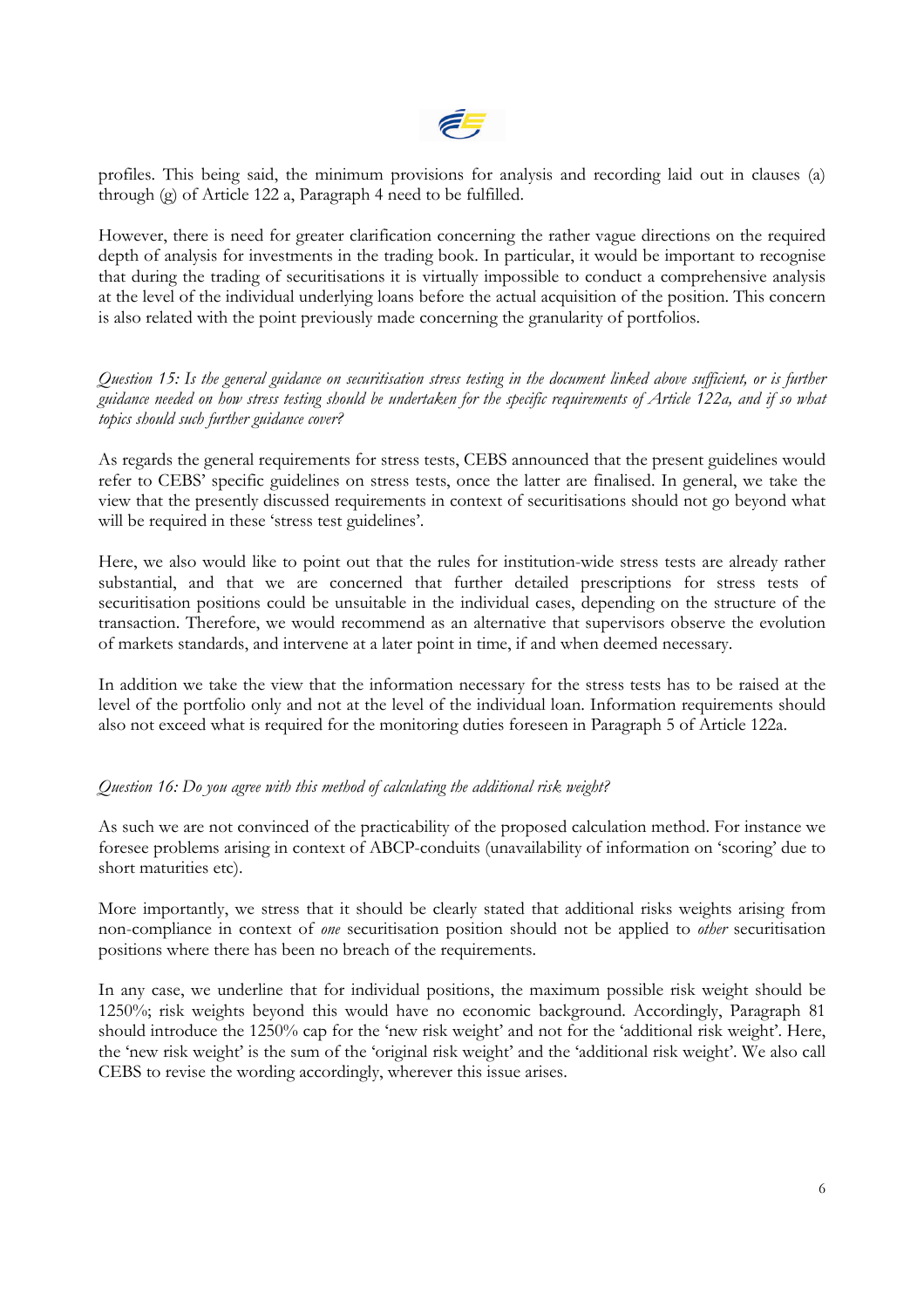

*Question 17: Do you have any comments on this approach to achieving consistent implementation of application of the additional risk weights by competent authorities, including both the level and duration for which additional risk weights are applied? Do you agree that, notwithstanding the textual provisions of Paragraph 5, the cumulative result of applying such additional risk weights should not result in the capital required to be held against a securitisation position exceeding the exposure value of such securitisation position?*

Let us first highlight that in our view the 'additional risk weights' proposed by CEBS appear highly arbitrary. One particular point of criticism is that the current concept does not foresee sanctions that are proportional to the risk arising from a breach or to the degree to which an institution fails to fulfill a requirement. This implies that the same penalty would result from small and from severe failures in compliance. Instead, we invite CEBS to take into account the severity of the breach in the determination of the sanction.

In addition we reject the demand for disclosure of breaches (demanded in Paragraph 89) in the event where the prior capital treatment equals or exceeds 1250%, since this is not covered by the provisions of the CRD. We also point out that such a risk weight already implies a full reduction of an institution's own capital by the exposure value. On this basis, we do not think that in such cases certain requirements in Article 122a, Paragraph 4 and 5, still need to be applied, for instance as regards stress tests, as from a regulatory point of view the bottom has been reached already.

*Question 19: Is this interpretation or the requirement with respect to "participations and underwritings in securitisation issues" clear and unambiguous, or are there alternative interpretations possible or clarifications necessary?*

We consider that this interpretation is clear and unambiguous. We also find that the level of care for a trading book asset should be lower than for a non-trading book asset.

*Question 20: Would disclosure templates that currently exist or are in the process of being prepared by trade associations, industry bodies, central banks, market participants or others fulfil these requirements on an adequate basis?*

In principle we would welcome standardised disclosure templates, but we take the view that the standard should be determined by the market and not by supervisors. As regards the currently existing disclosure templates, we point out that they do not yet fulfil the requirements. Indeed this is the reason that led the banking industry to draft and update on a regular basis the "Industry Guidelines on Pillar 3 Disclosures for Securitisation".

*Question 21: Would disclosure templates that currently exist or are in the process of being prepared by trade associations, industry bodies, central banks, market participants or others fulfil these requirements on an adequate basis?*

As previously indicated, we take the view that the standard should be determined by the market and not by supervisors. Furthermore, given the trend towards greater market transparency, we also think that such an approach would be realistic.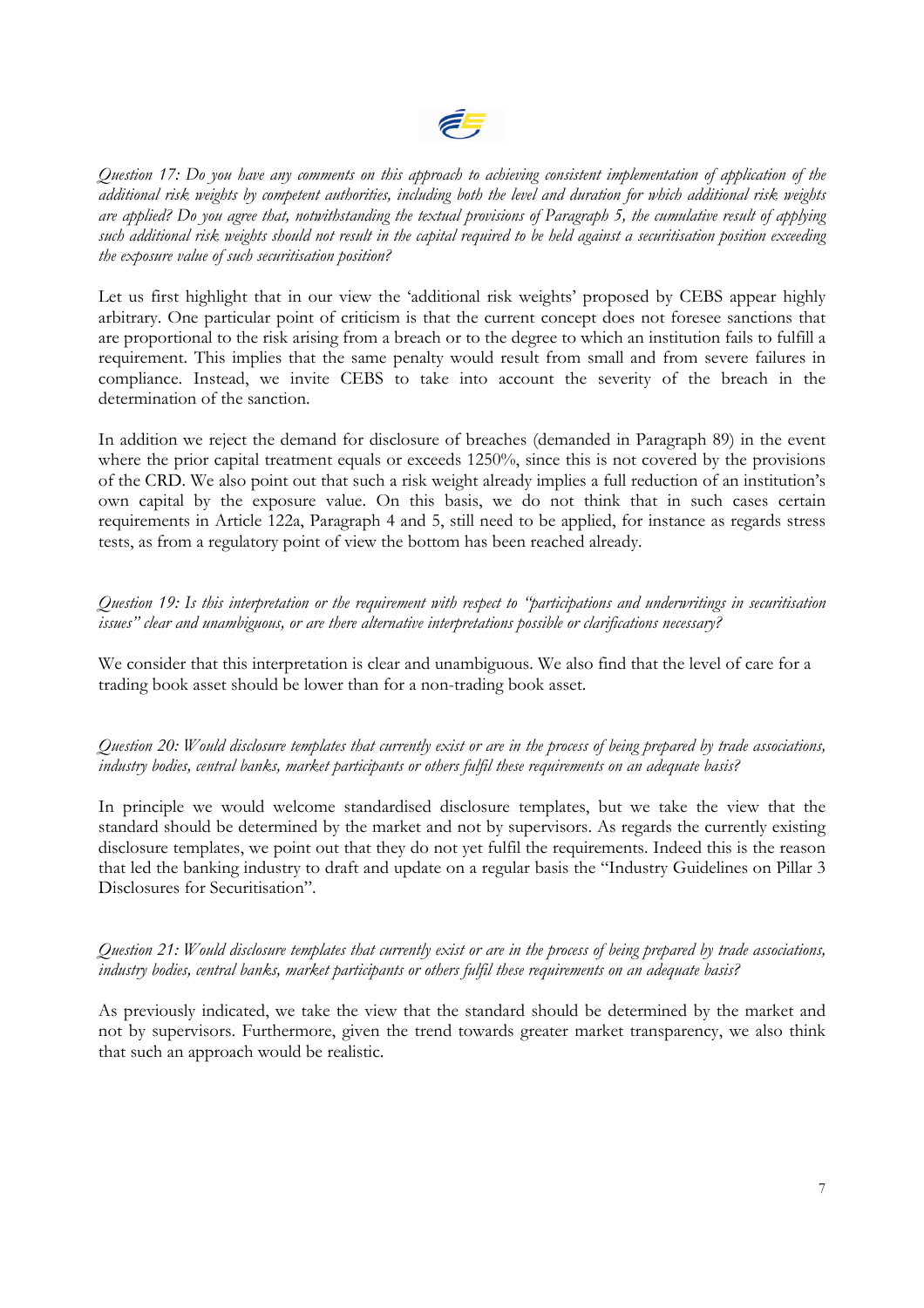

#### *Question 22: Would such implementation without a materiality threshold create complications or be overly burdensome?*

Concerning the question of applicability of the Article 122a, Paragraphs 1 through 7, to existing (i.e existing on or after 1<sup>st</sup> January 2011) securitisation positions which undergo supplementations or substitutions after 31<sup>st</sup> December 2014, we believe that, contrary to CEBS' proposal, an appropriate materiality threshold should apply. In addition we also advocate an exemption of those cases where a change in claims is due, for instance, to instructions by the trustee, to the conditions of issuance, or to a necessary replacement of claims which ex post are found to be ineligible for the portfolio.

### **Other remarks**

We also have certain concerns on the provisions in paragraph 109, imposing a higher risk weight on securitisation positions dating back before 1st January 2011 where the originator, sponsor or original lender has not disclosed that he will comply with the retention requirement, although supplementations or substitutions to the portfolio are scheduled for the time after 31<sup>st</sup> December 2014. Here we criticise that this provision is not acceptable for securitizations dating back to before the guidelines are issued. Investors should not be penalised for regulatory developments which could not be foreseen at the time when the transaction was agreed on. In addition we also point out that, absent the disclosure of retention by originator, sponsor or original lender, the investor can only avoid the higher risk weight by selling the position – where, by construction, the range of interested buyers would most likely be limited to unregulated entities.

Last but not least, we would like to direct CEBS' attention to the current discussion regarding the updating process concerning the Banking Industry Guidelines on Pillar 3 Disclosures for Securitisation. One issue that the Industry Working Group has discovered relates to the Pillar 3 requirement. Firms have to provide insight into the roles that they have played in the securitisation process. The main difficulty here is that the text of the Basel II Accord mentions in an illustrative way various roles which a firm can take up in the securitisation process – "originator, investor, servicer, provider of credit enhancement, sponsor of asset backed commercial paper facility, liquidity provider, swap provider" whilst EU legislation transposing the Basel II Accord identifies only two specific roles – i.e. "originator" and sponsor"; there is no designated category for holders of securitisation positions.